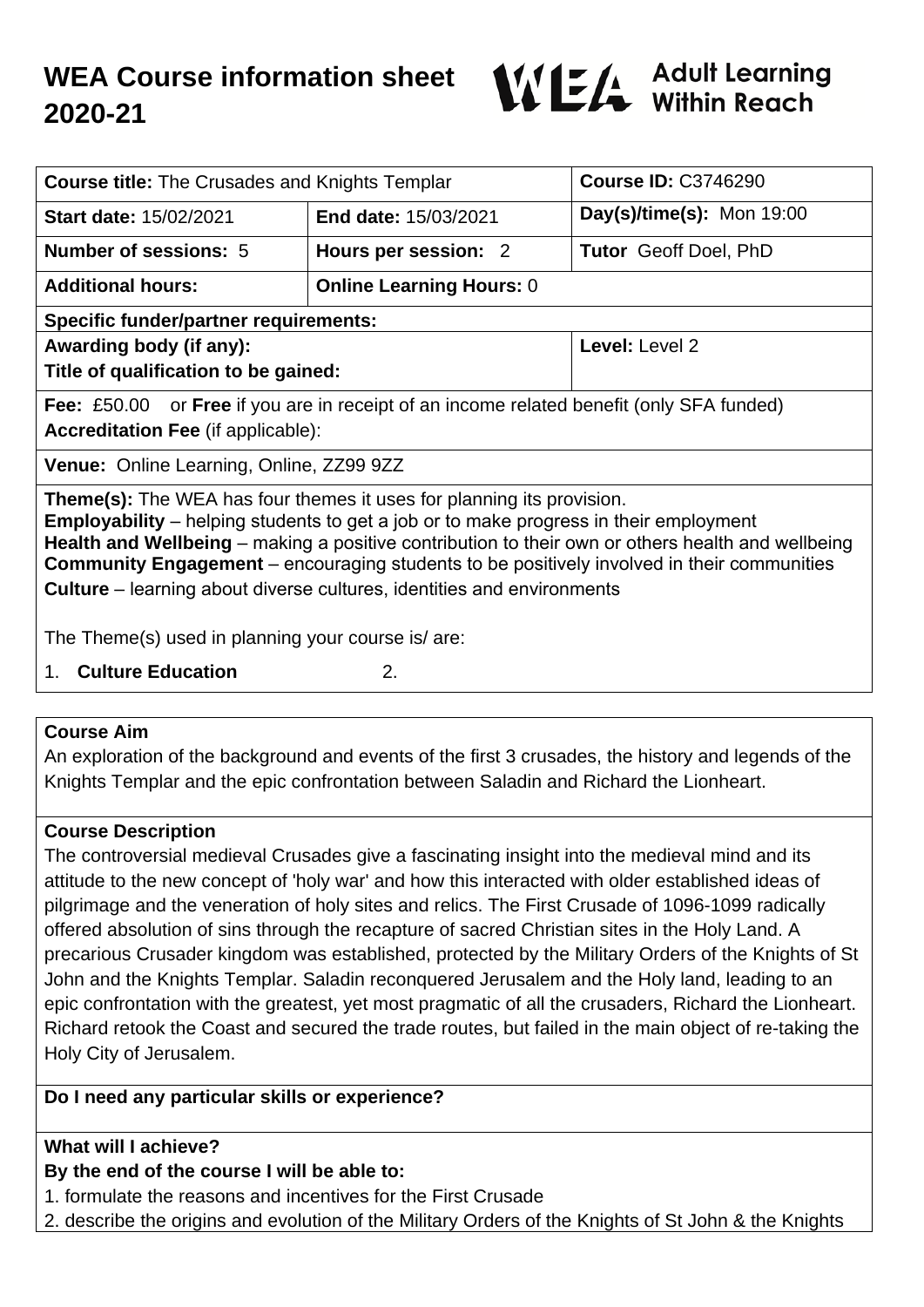**Templar** 

- 3. explore the causes of the loss of the Crusader kingdom in the Holy Land
- 4. Assess the epic military and political confrontation of Saladin and Richard the Lionheart
- 5. evaluate the reasons for the overthrow of the Knights Templars and assess the importance of the contemporary and later legends which accrued around them

#### **What teaching methods will be used and will there be work outside of the class?**

- The WEA's digital learning platform, Canvas will be used to provide resources or to support lessons, enable assessment, provide learner feedback and for other activities for individuals away from the course. If you want to understand more about our digital learning platform please visit: http://bit.ly/WEAonline

- The WEA tutor will use a range of different teaching and learning methods and encourage you and the group to be actively involved in your learning
- You may be asked to undertake additional work in your own time to support your learning

#### **What kind of feedback can I expect from the tutor?**

- You will be able to keep a digital portfolio of your work on WEA's digital learning platform, Canvas.

- A range of informal activities will be used by the tutor to see what you are learning which may include quizzes, question and answer, small projects and discussion
- You will be encouraged to share your work with the group and discuss your learning

## **What else do I need to know? Is there anything I need to bring?**

- What you need: You will need an internet connection, speakers, a microphone and a webcam so that you can use our video learning platform, Zoom. If you'd like to understand more Zoom please visit: http://bit.ly/ZoomSpec

- You will also need access to the internet outside of your sessions. You could do this using a smart phone, tablet, laptop or a desktop computer (at home or through a library etc.).

- You will need a personal email address to join the WEA's digital learning platform, Canvas so that you can receive resources, record your progress and achievement and to work with others and share ideas. If you want to understand more about our digital learning platform please visit: http://bit.ly/WEAonline

- It would be helpful if you had access to the internet (Mobile phone, tablet or computer at home or through a library etc.)

#### **Pre-course work, reading and information sources**

- You will have access to course resources and links to wider learning through the WEA's digital learning platform, Canvas: http://bit.ly/WEAonline

- No pre reading is required but research on the subject on the internet or in the library may be helpful

- An optional reading list will be provided on canvas. Background reading is not essential, but would be useful. There are also DVDs on the subject which will be listed on the booklist.

#### **Possible next steps after this course (including career opportunities if appropriate)**

- Progress to another WEA course

- Progress to a course with another provider
- Become involved with the WEA in a range of voluntary work and other activities including campaigning as

a WEA member